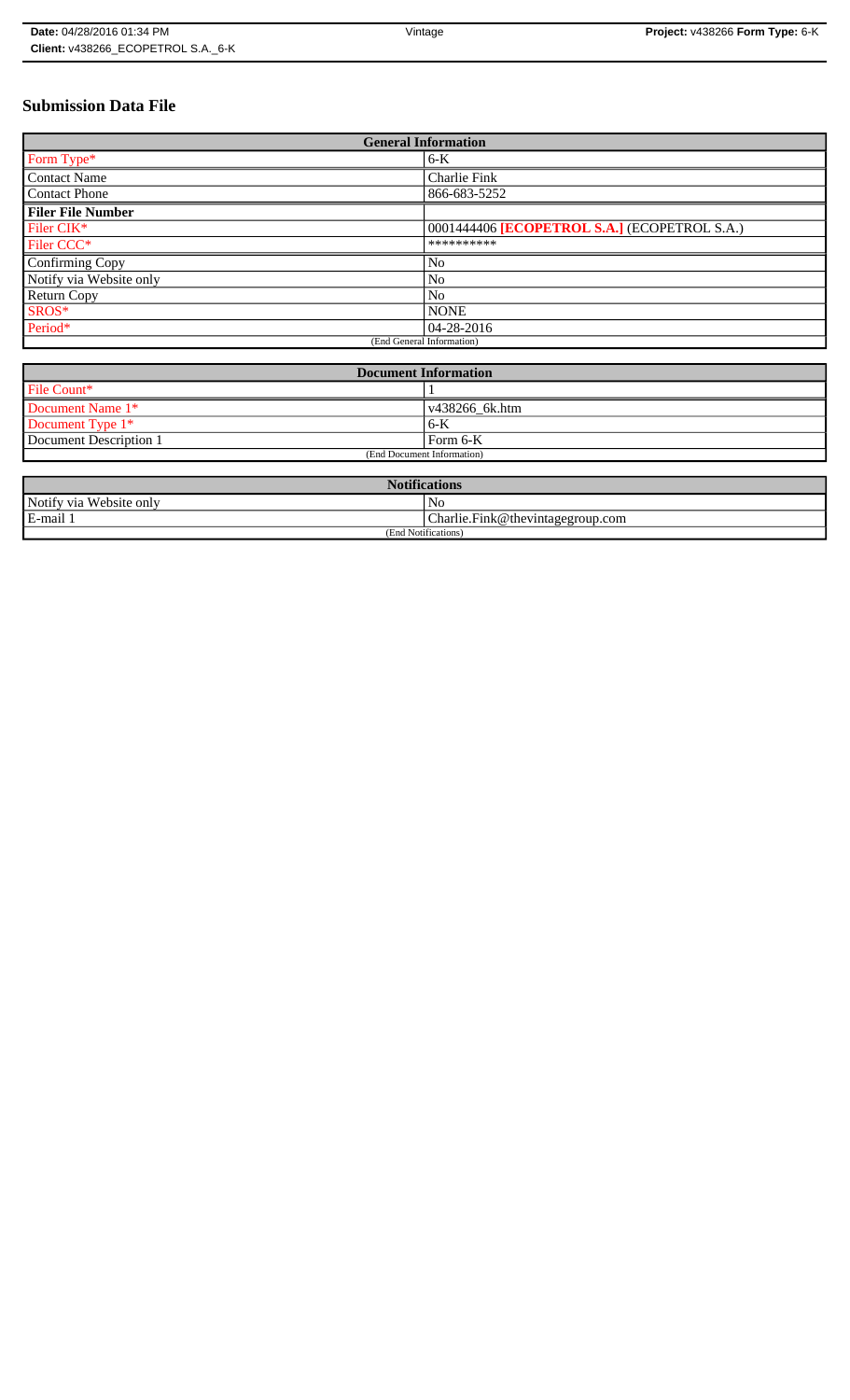## **UNITED STATES SECURITIES AND EXCHANGE COMMISSION Washington, D.C. 20549**

# **FORM 6-K**

### **REPORT OF FOREIGN PRIVATE ISSUER PURSUANT TO RULE 13a-16 OR 15d-16 UNDER THE SECURITIES EXCHANGE ACT OF 1934**

For the month of April, 2016 Commission File Number 001-34175

ECOPETROL S.A.

(Exact name of registrant as specified in its charter)

N.A.

(Translation of registrant's name into English)

COLOMBIA

(Jurisdiction of incorporation or organization)

Carrera 13 No. 36 – 24

BOGOTA D.C. – COLOMBIA (Address of principal executive offices)

Indicate by check mark whether the registrant files or will file annual reports under cover of Form 20-F or Form 40-F.

Form 20-F  $\boxtimes$  Form 40-F  $\Box$ 

Indicate by check mark if the registrant is submitting the Form 6-K in paper as permitted by Regulation S-T Rule 101(b)(1)

 $Yes \Box$  No  $\boxtimes$ 

Indicate by check mark if the registrant is submitting the Form 6-K in paper as permitted by Regulation S-T Rule 101(b)(7)

 $Yes \Box$  No  $\boxtimes$ 

Indicate by check mark whether the registrant by furnishing the information contained in this form is also thereby furnishing the information to the Commission pursuant to Rule 12g3-2(b) under the Securities Exchange Act of 1934.

 $Yes \Box$  No  $\boxtimes$ 

If "Yes" is marked, indicate below the file number assigned to the registrant in connection with Rule 12g3-2(b): 82-  $N/A$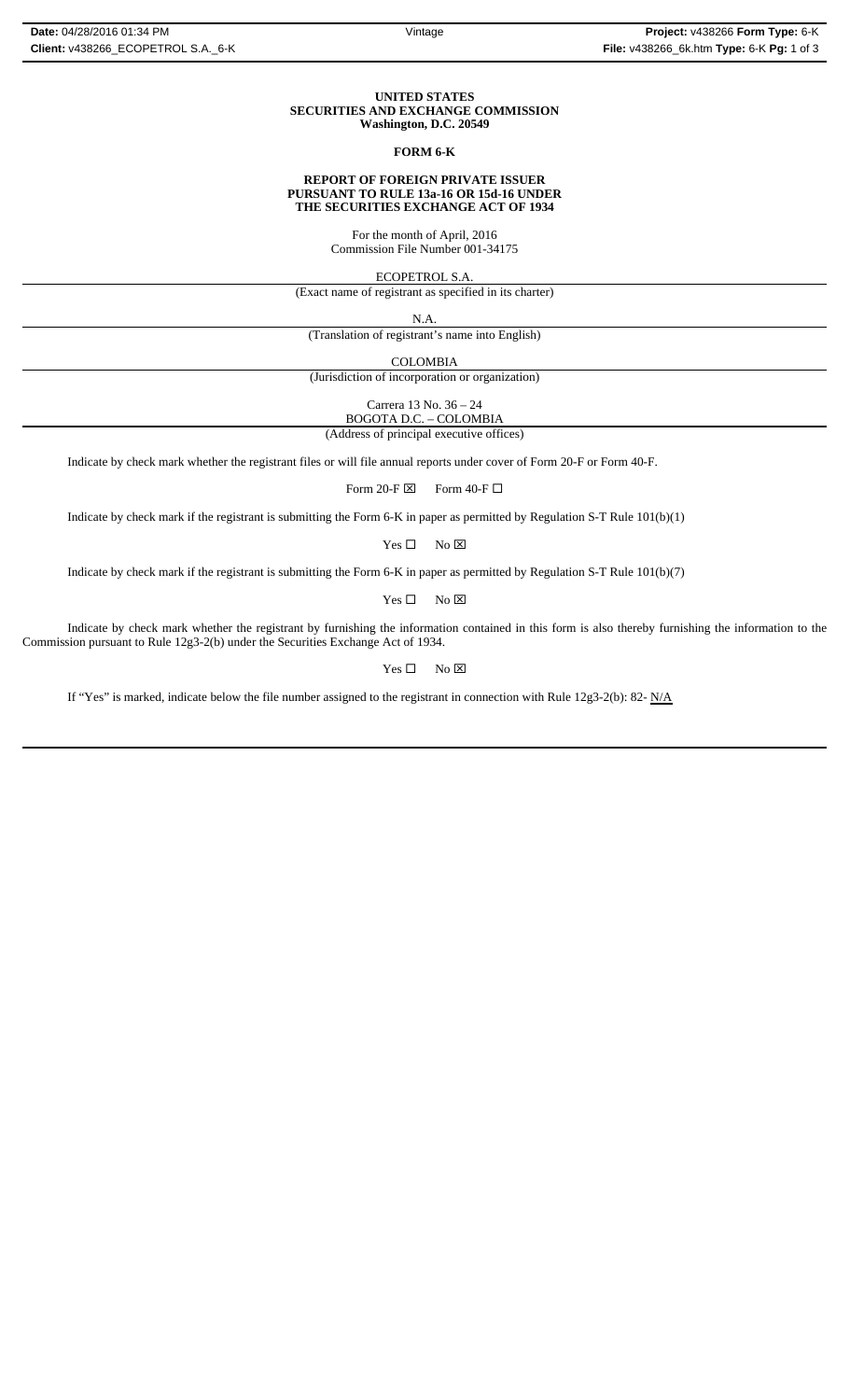# **Ecopetrol S.A. Files its 20-F Report for the Year 2015**

Ecopetrol S.A. (BVC: ECOPETROL; NYSE: EC) ("Ecopetrol") announced today the filing of its annual report under the Form 20-F for the fiscal year ended December 31, 2015 with the U.S. Securities and Exchange Commission (SEC).

The 2015 annual report can be accessed by visiting the SEC's website at www.sec.gov or Ecopetrol's website at www.ecopetrol.com.co. In addition, investors may receive a hard copy of Ecopetrol's 20-F report free of charge by requesting a copy from the contact below:

Investor Relations Officer María Catalina Escobar Phone: +571-234-5190 E-mail: investors@ecopetrol.com.co

#### -----------------------------------------

## **Bogota, April 28, 2016**

*Ecopetrol is the largest company in Colombia and is an integrated oil & gas company; it is among the top 50 oil companies in the world and among the four top ones in Latin America. Besides Colombia - where it generates over 60% of the national production - it has exploration and production activities in Brazil, Peru & the US (Gulf of Mexico). Ecopetrol owns the largest refinery in Colombia and most of the pipeline and multi-product pipeline network in the country, and is significantly increasing its participation in bio-fuels.*

*This release contains statements that may be considered forward looking statements within the meaning of Section 27A of the U.S. Securities Act of 1933 and Section 21E of the U.S. Securities Exchange Act of 1934. All forward-looking statements, whether made in this release or in future filings or press releases or* orally, address matters that involve risks and uncertainties, including in respect of the Company's prospects for growth and its ongoing access to capital to fund *the Company's business plan, among others. Consequently, changes in the following factors, among others, could cause actual results to differ materially from those included in the forward-looking statements: market prices of oil & gas, our exploration and production activities, market conditions, applicable regulations, the exchange rate, the Company's competitiveness and the performance of Colombia's economy and industry, to mention a few. We do not intend, and do not assume any obligation to update these forward-looking statements.*

**For further information, please contact:** 

**Head of Corporate Finance and Investor Relations** María Catalina Escobar Phone: (+571) 234 5190 E-mail: investors@ecopetrol.com.co

**Media Relations (Colombia)**  Jorge Mauricio Tellez Phone: + 571-234-4329 E-mail: mauricio.tellez@ecopetrol.com.co